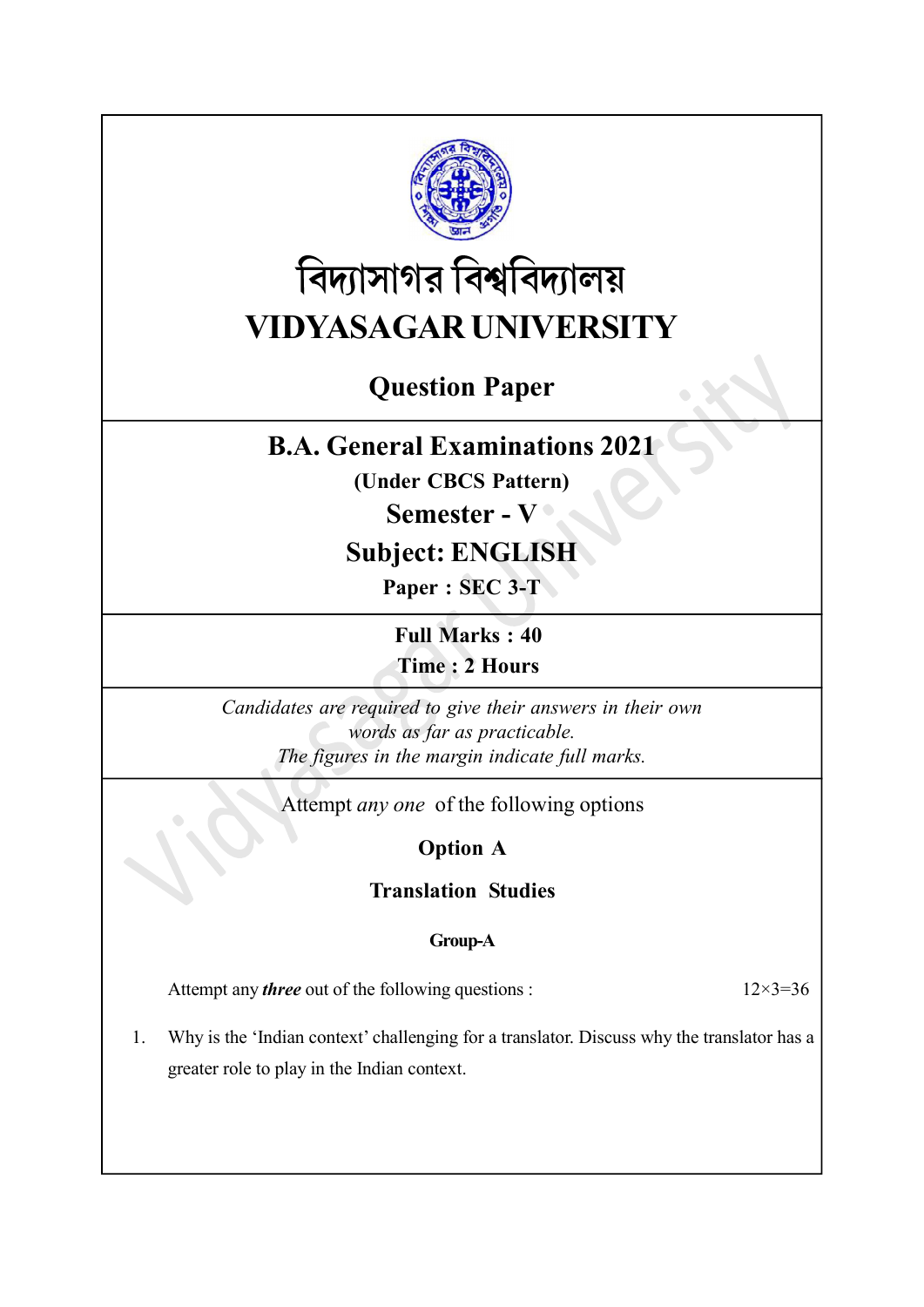2. Translate any one the following passages *literally* into English :

''এই আমাদের বাংলা, আমাদের জন্মভূমি। এই দেশটি কি সুন্দর, কি মনোরম? এর মাথার উপরে নীল আকাশ। সেই আকাশে ভোরবেলা সূর্য কিরণ দেয়, সন্ধ্যায় তারাগুলি ঝিকমিক করে, এবং কখনো চাঁদের হাসি উছলে পড়ে। কখনো কখনো আকাশ ঘন মেঘে ঢেকে যায়, ঝড় ও বজ্ৰগৰ্জন সহ বৃষ্টিপাত হয়।''

#### Or.

''यह हमारा बांगाल है, हमारी मातृभूमि है। ये देश खूबसूरत है या खूबसूरत? उसके सरि के ऊपर नीला आकाश। उस आकाश में सूबह का सूरज चमकाता है, शाम को तारे टमिटमिते हैं, और कभी चाँद मुसकुराता है। कभी-कभी आकाश घने बादलों से ढक जाता है, गरज और गरज के साथ।

 $3.$ Define the following with example :

(i) Equivalence (ii) Dialect (iii) Idiolect

- What is the difference between literary translation and literal translation? Discuss with  $\overline{4}$ . examples.
- Elucidate the following with appropriate examples: i) Language variety ii) Code mixing/ 5. Switching.
- Critically trace the history of Translation Studies in India. 6.

#### **Group-B**

 $2 \times 2 = 4$ Attempt *any two* out of the following questions:

- What do SL and TL stand for in Translation Studies?  $\mathbf{\triangleleft}$
- $2.$ What is the distinguishing feature of 'free sense/literary' mode of translation.
- Define 'Register'. 3.
- What do you mean by Transcreation? 4.